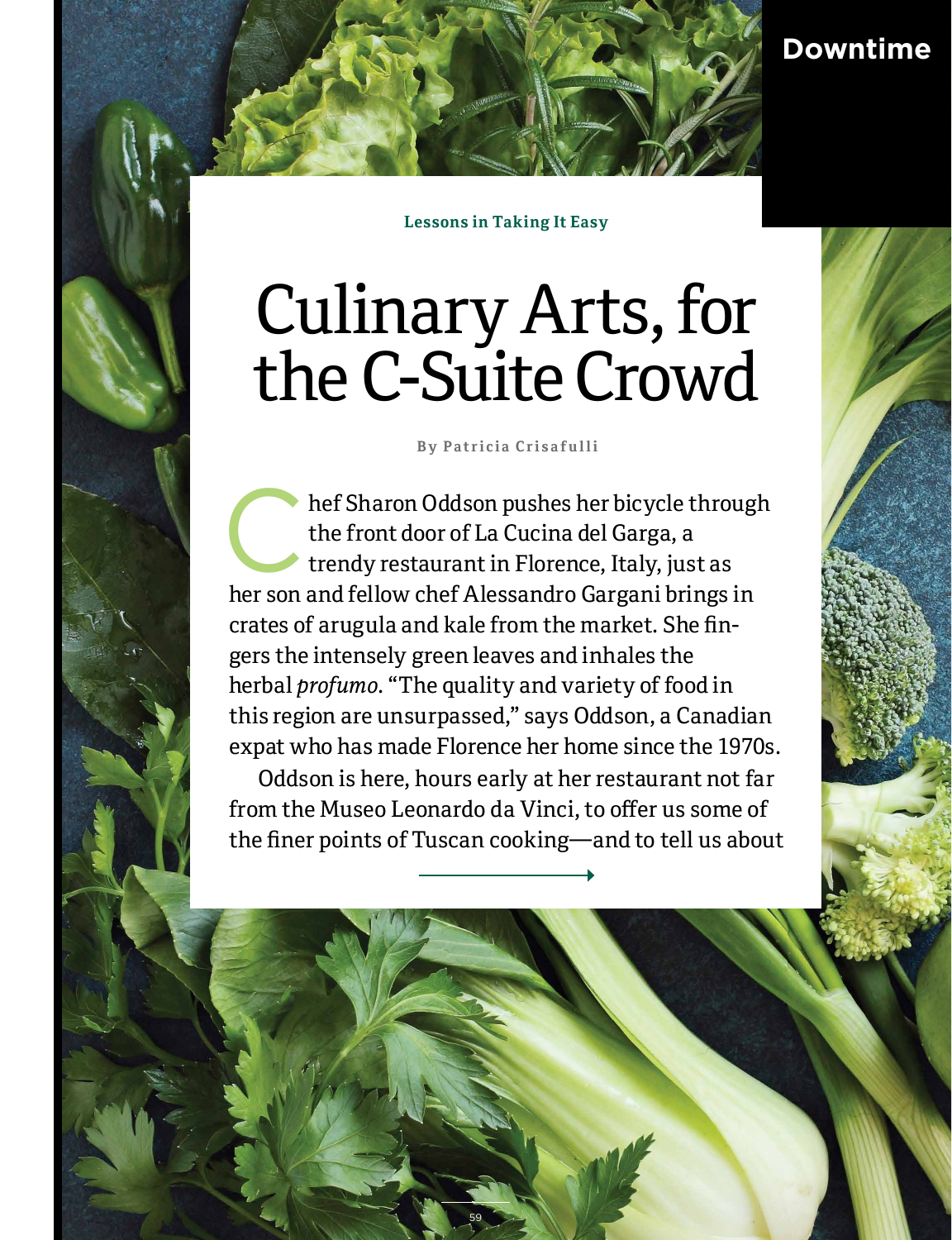## **Downtime**



**From Silicon Valley to Tuscany, time-pressed executives are discovering a host of reasons to join cooking boot camps.**



### **What I know to be true...**

**"Sauces can be made in less than five minutes with fewer than five ingredients."** —Sharon Oddson, chef and instructor of executives/aspiring chefs, at La Cucina del Garga

a rather curious trend in the Great Foodie Movement. Certainly, the movement, spurred by one cooking show after another at outlets such as the Food Network, has attracted more than its share of longtime devotees. Joining them now are also highlevel executives, a group whose idea of gastronomy is typically a succulent meal cooked by someone else. In small but growing numbers, they're showing up at one-day programs and weekend boot camps taught by some of the world's best chefs.

Oddson herself has taught groups from the Young Presidents' Organization how to prepare four-course meals. According to her, virtually every one of her dishes can be prepared pretty quickly, in less than 10 minutes (not a bad selling point to the busy C-suite/would-be-chef crowd). "Sauces can be made in less than five minutes with fewer than five ingredients," she says.

However long the recipes take, many newbies come determined to learn firsthand how to whip up showstopping meals. But there is a practical aspect of all these classes, too: Knowing ingredients and how to combine them provides more options for those who want to eat healthier while traveling or those who have dietary needs. For example, one can reduce salt and fat by substituting creamy salad dressing with splashes of olive oil and balsamic vinegar, or by squeezing a lemon wedge to enhance flavors instead of reaching for the salt shaker.

In its purest form, the culinary art was once the purview of only professionally trained, highhatted chefs. Today, even Le Cordon Bleu in Paris offers a smorgasbord of programs, from a two-day workshop on "The Art of Making Sauces and Jus" to a three-hour demonstration of "The Art of Cooking Like a Chef."

Halfway around the world, Executive Chef Events teaches cooking to executives at a who's who of technology firms—Google, Facebook, Yelp—as well as pharmaceutical and energy companies in Silicon Valley, Southern California and Dallas. And business is booming. Chef teams will